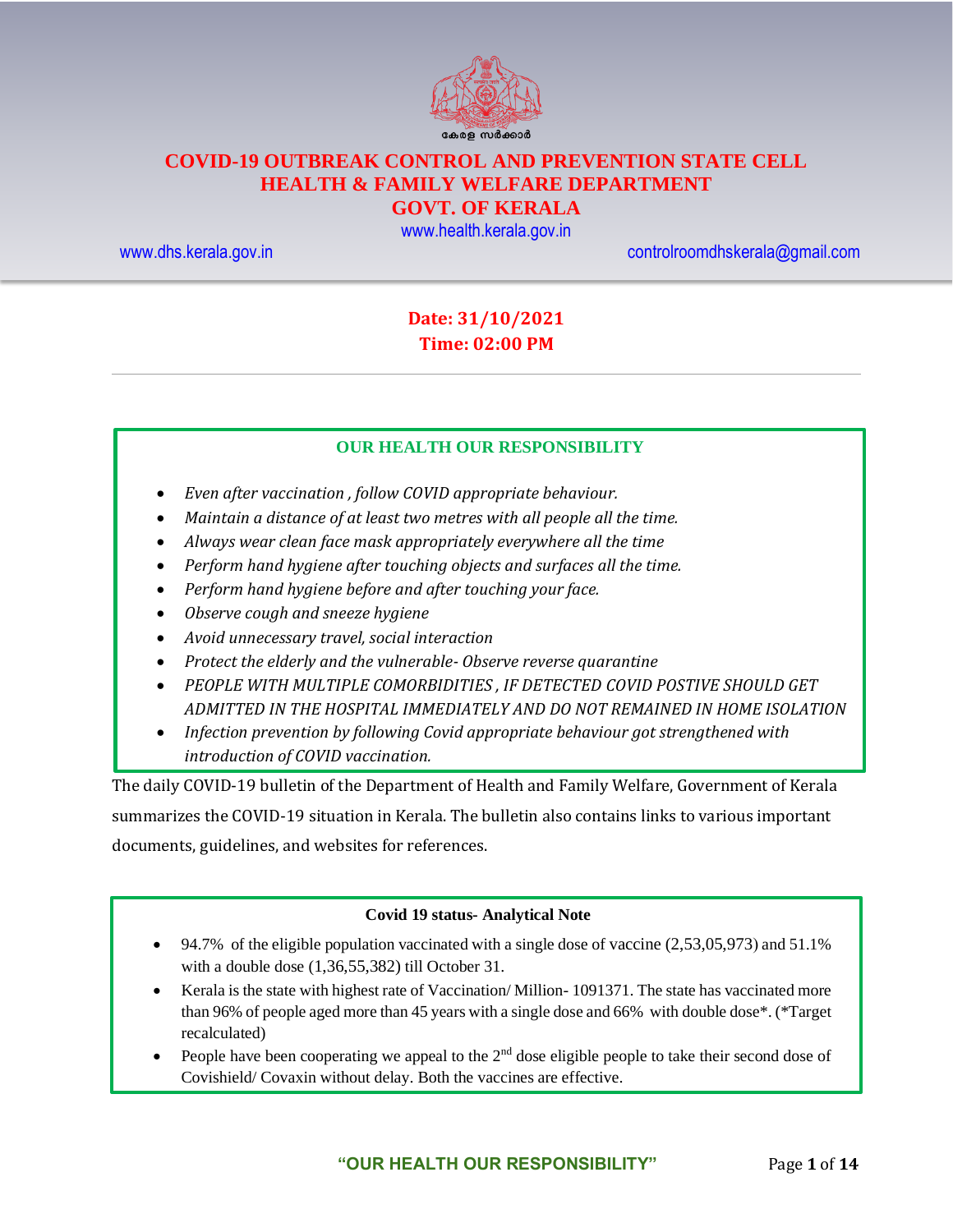- **As per today's data, among the 7167 positives, 6010 persons were eligible for vaccination. 1494 were vaccinated with single-dose and 2674 were fully vaccinated.**
- **1842 persons had no history of vaccination. This sub cohort needs to be followed and among them people having morbidity are advised to access health care in a Hospital.** All vaccinated people should follow covid appropriate behavior.
- **Non vaccinated people with co morbidity have higher chances of mortality based on the mortality analysis. Hence, especially people with comorbidities should be careful. All must follow Covid appropriate behaviors.**
- **COVID-19 vaccines protect people from getting infected and become severely ill, and significantly reduce the likelihood of hospitalization and death**.
- **During October 24-30, the average active cases were 76,939 out of them an average of around 2% only were admitted in oxygen beds and 1.5% were in ICU. During this period there was a decrease of around 5330 new cases. The growth rate in newly declared cases decreased by 9% during the same week compared to the previous week. The number of active patients, those admitted in hospitals, field hospitals, ICU , ventilator and oxygen support beds has reduced by 6%, 10%, 22%, 14%, 15% and 8% respectively in this week compared to previous week. This shows that rate of hospitalization and serious cases are showing a decreasing trend.**
- For any disease control program, active case finding is important. The state is doing appropriate testing. However, there is an apprehension regarding test positivity rate. It is hereby explained that test positivity rate indicates the infection. There are two specific issues all may understand i.e. **contracting infection** and because of contracting infection **the disease manifestation**. The World over post vaccination phase, contracting infection to disease manifestation is examined as CONVERSION RATE to decide the severity of pandemic. The data as on date suggests the conversion rate is stable because the People are following instructions, taking vaccines. However, it can be further improved with cooperation from all i.e. positive person having comorbidities should not delay their arrival in Hospital and take treatment as per the treatment protocols.
- Out of total 79,185 cases of infection only 8% of the active cases are admitted either in hospital/Field hospitals. This percentage is more or less constant and that indicates that the progression toward disease of the person who is infected is not very alarming and appropriate care and support is being given to patients. The patients who arrive late in the hospital even though having morbidity are the majority patients in the hospitals and Diabetes and Hypertension together being the most common cause of patient death. Therefore, we request people with co morbidities once detected with covid infection to get hospitalized in time.
- Based on the Covid positive data during June, July and August, 6% of the Covid positive patients had taken a single dose of Covid 19 vaccination and 3.6% had taken two doses of covid 19 vaccination. This indicates that vaccinated people may get infected, even though it is very less. It indicates that post vaccination immunity is effective in preventing infection. Vaccinated people are advised to consult Doctor only when symptomatic. Vaccinated people should follow covid appropriate behaviour.
- Symptomatic non-Vaccinated people may do RTPCR test. Antigen testing is only for emergency purpose. Non vaccinated people with co-morbidities to do testing by RTPCR and consult doctor.
- Repeat RTPCR is not needed among the people who are detected COVID positive in the previous 3 months. All young person detected positive and at home isolation should do blood sugar test.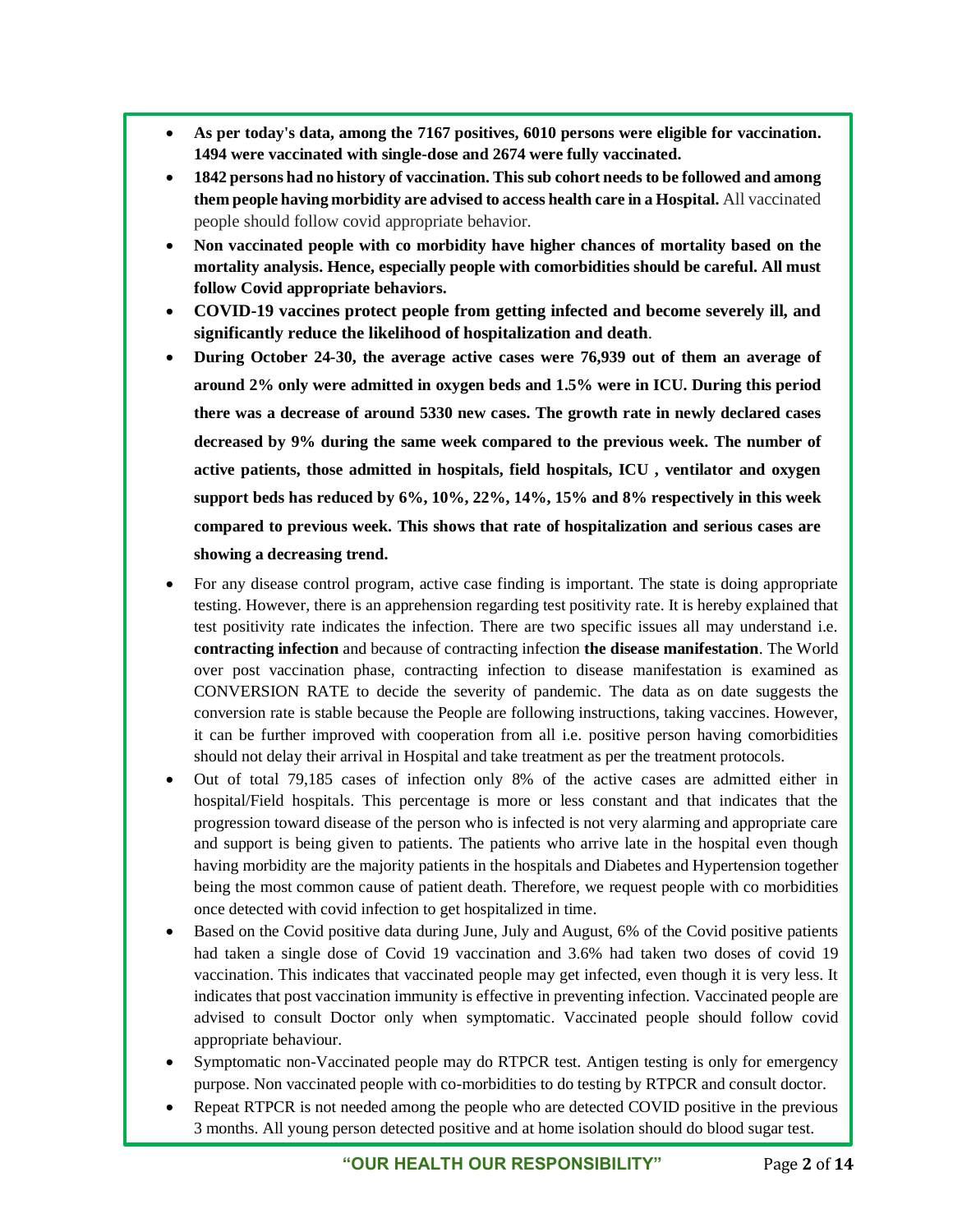### **PART- 1 SUMMARY OF COVID CASES AND DEATH**

| <b>Positive</b><br>cases | <b>Recovere</b><br>a<br>patients | <b>New</b><br>persons in<br>Quarantine<br>Isolation | <b>New</b><br>Persons in<br>Home,<br><b>Institution</b><br>quarantine | <b>New</b><br>persons<br>in<br><b>Hospital</b><br><b>Isolation</b> | No of<br><b>Deaths</b><br>reported<br>daily<br>(A) | No of<br>deaths<br>declared<br>as per<br>appeal<br>G.0.(Rt)<br>No.2110/2<br>021/H&F<br><b>WD</b><br>(B) | No of pending<br>deaths<br>declaration of the<br>cases up to 18<br>June 2021 (offline<br>period of death<br>reporting)<br>As per $G.0(Ft)$<br>No.2219/2021/H&F<br><b>WD Dated 14</b><br><b>October</b><br>(C) |
|--------------------------|----------------------------------|-----------------------------------------------------|-----------------------------------------------------------------------|--------------------------------------------------------------------|----------------------------------------------------|---------------------------------------------------------------------------------------------------------|---------------------------------------------------------------------------------------------------------------------------------------------------------------------------------------------------------------|
| 4961490                  | 4850742                          | 15955                                               | 15358                                                                 | 597                                                                | 31514                                              | 912                                                                                                     | 2725                                                                                                                                                                                                          |

**Table 1. Summary of COVID-19 cases till 30/10/2021**

#### **Table 2. Summary of new COVID-19 cases (last 24 hours)**

| <b>Positive</b><br>cases | <b>Recovere</b><br>d<br><i>patients</i> | <b>New</b><br>persons in<br>Quarantin<br>e/<br><b>Isolation</b> | <b>New</b><br>Persons in<br>Home,<br><b>Institution</b><br>quarantine | <b>New</b><br>persons<br><i>in</i><br>Hospital<br><b>Isolation</b> | No of<br><b>Deaths</b><br>reported<br>daily<br>(A) | No of<br>deaths<br>declared as<br>per appeal<br>G.0.(Rt)<br>No.2110/20<br><b>21/H&amp;FWD</b><br>(B) | No of pending<br>deaths<br>declaration of<br>the cases up to<br><b>18 June 2021</b><br>(offline period of<br>death reporting)<br>As per G.O.(Rt)<br>No.2219/2021/H&<br><b>FWD Dated 14</b><br><b>October</b><br>(C) |
|--------------------------|-----------------------------------------|-----------------------------------------------------------------|-----------------------------------------------------------------------|--------------------------------------------------------------------|----------------------------------------------------|------------------------------------------------------------------------------------------------------|---------------------------------------------------------------------------------------------------------------------------------------------------------------------------------------------------------------------|
| 7167                     | 6439                                    | 14674                                                           | 14159                                                                 | 515                                                                | 14                                                 | 7                                                                                                    | 146                                                                                                                                                                                                                 |

### **Table 3. Cumulative summary as on 31/10/2021**

| <b>Total</b><br><b>Positive</b><br>cases | <b>Active</b><br>cases | <b>Total</b><br><b>Recove</b><br>red | <b>Total</b><br>persons in<br><b>Quarantine</b><br>Isolation | Persons in<br>Home/Ins<br>titution<br>quarantin<br>$\mathbf{e}$ | <b>Persons</b><br><i>in</i><br><b>Hospital</b><br><b>Isolatio</b><br>n | <b>Total</b><br>No of<br><b>Deaths</b><br>(D) | <b>Total No of</b><br>deaths<br>declared<br>as per<br>appeal<br>G.0.(Rt)<br>No.2110/20<br><b>21/H&amp;FWD</b><br>(E) | <b>Total No of</b><br>pending deaths<br>declaration of the<br>cases up to 18 June<br>2021 (offline<br>period of death<br>reporting)<br>As per G.O.(Rt)<br>No.2219/2021/H&F<br><b>WD Dated 14</b><br><b>October</b><br>(F) |
|------------------------------------------|------------------------|--------------------------------------|--------------------------------------------------------------|-----------------------------------------------------------------|------------------------------------------------------------------------|-----------------------------------------------|----------------------------------------------------------------------------------------------------------------------|---------------------------------------------------------------------------------------------------------------------------------------------------------------------------------------------------------------------------|
| 4968657                                  | 79185                  | 4857181                              | 272248                                                       | 264972                                                          | 7276                                                                   | 31681                                         | 919                                                                                                                  | 2871                                                                                                                                                                                                                      |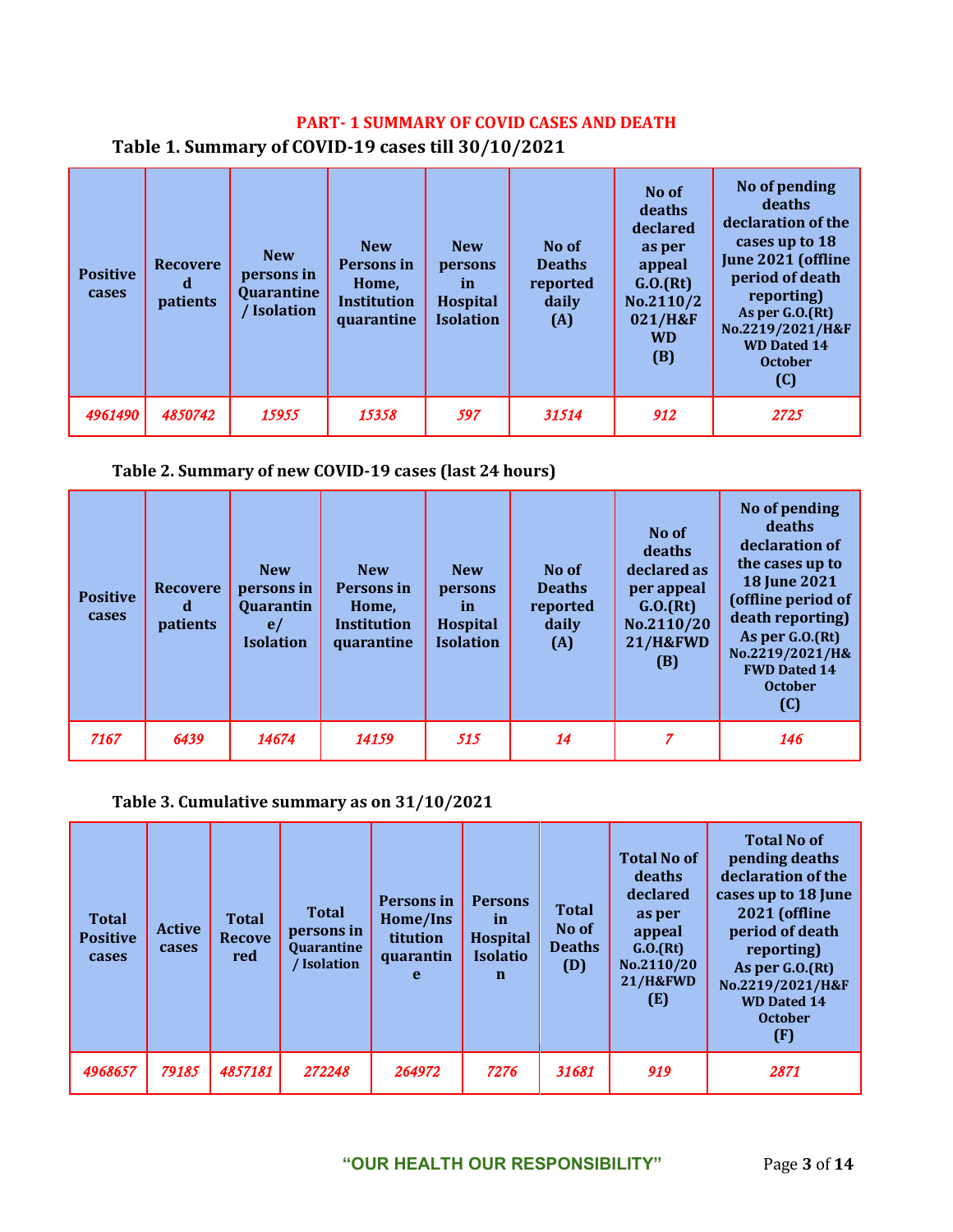| <b>District</b>    | <b>Positive</b><br><b>Cases</b><br>declared<br>today | <b>Declared</b><br><b>Negative</b><br>today | <b>Positive</b><br>cases<br>admitted in<br>the district | <b>Other Districts</b>                                                                                                                                                                                            |
|--------------------|------------------------------------------------------|---------------------------------------------|---------------------------------------------------------|-------------------------------------------------------------------------------------------------------------------------------------------------------------------------------------------------------------------|
| Thiruvananthapuram | 878                                                  | 754                                         | 11497                                                   | Kollam - 97, Pathanamthitta - 17, Alappuzha - 10,<br>Kottayam - 16, Idukki - 13, Ernakulam - 8, Thrissur - 8,<br>Palakkad - 3, Malappuram - 3, Kozhikode - 3, Kannur -<br>1, Kasaragod - 1, Others - 59           |
| Kollam             | 592                                                  | 848                                         | 6588                                                    | Pathanamthitta - 10, Idukki - 1, Ernakulam - 1                                                                                                                                                                    |
| Pathanamthitta     | 447                                                  | 406                                         | 4489                                                    | Alappuzha - 3, Kottayam - 8, Idukki - 4, Ernakulam - 3,<br>Thrissur - 1                                                                                                                                           |
| Alappuzha          | 270                                                  | 455                                         | 3138                                                    | Kollam - 4, Pathanamthitta - 39, Kottayam - 34, Idukki -<br>6, Ernakulam - 3, Palakkad - 5, Kannur - 1                                                                                                            |
| Kottayam           | 506                                                  | 155                                         | 6458                                                    | Pathanamthitta - 49, Alappuzha - 2, Idukki - 59,<br>Ernakulam - 30, Thrissur - 1, Kannur - 2                                                                                                                      |
| Idukki             | 550                                                  | 195                                         | 4818                                                    | Alappuzha - 1, Kottayam - 14, Ernakulam - 34                                                                                                                                                                      |
| Ernakulam          | 1046                                                 | 918                                         | 10770                                                   | Pathanamthitta - 10, Kottayam - 11, Idukki - 24,<br>Thrissur - 2, Palakkad - 12, Wayanad - 2, Kannur - 4,<br>Kasaragod - 2, Others - 310                                                                          |
| Thrissur           | 753                                                  | 38                                          | 6527                                                    | Kollam - 1, Pathanamthitta - 1, Alappuzha - 1, Idukki -<br>1, Ernakulam - 6, Palakkad - 24, Malappuram - 1,<br>Kannur - 1, Others - 1                                                                             |
| Palakkad           | 339                                                  | 423                                         | 3330                                                    | Thiruvananthapuram - 2, Pathanamthitta - 2, Kottayam<br>- 8, Idukki - 2, Ernakulam - 6, Thrissur - 40,<br>Malappuram - 8, Kozhikode - 1, Kasaragod - 2                                                            |
| Malappuram         | 334                                                  | 560                                         | 4919                                                    | Thiruvananthapuram - 2, Pathanamthitta - 2, Kottayam<br>- 2, Idukki - 1, Ernakulam - 3, Thrissur - 4, Kannur - 2,<br>Kasaragod - 1                                                                                |
| Kozhikode          | 742                                                  | 760                                         | 8259                                                    | Thiruvananthapuram - 2, Pathanamthitta - 1, Kottayam<br>- 5, Ernakulam - 12, Malappuram - 4, Wayanad - 19,<br>Kannur - 61, Kasaragod - 13, Others - 1                                                             |
| Wayanad            | 269                                                  | 329                                         | 2952                                                    | Kannur - 3, Kasaragod - 1                                                                                                                                                                                         |
| Kannur             | 304                                                  | 451                                         | 3942                                                    | Thiruvananthapuram - 6, Kollam - 3, Pathanamthitta -<br>1, Alappuzha - 2, Kottayam - 5, Idukki - 2, Ernakulam -<br>9, Thrissur - 4, Palakkad - 2, Malappuram - 5,<br>Kozhikode - 10, Wayanad - 2, Kasaragod - 187 |
| Kasaragod          | 137                                                  | 147                                         | 1498                                                    | Kannur - 2                                                                                                                                                                                                        |
| <b>Total</b>       | 7167                                                 | 6439                                        | 79185                                                   |                                                                                                                                                                                                                   |

## **Table 4. District wise summary of Cumulative cases, Active cases, and New positive cases**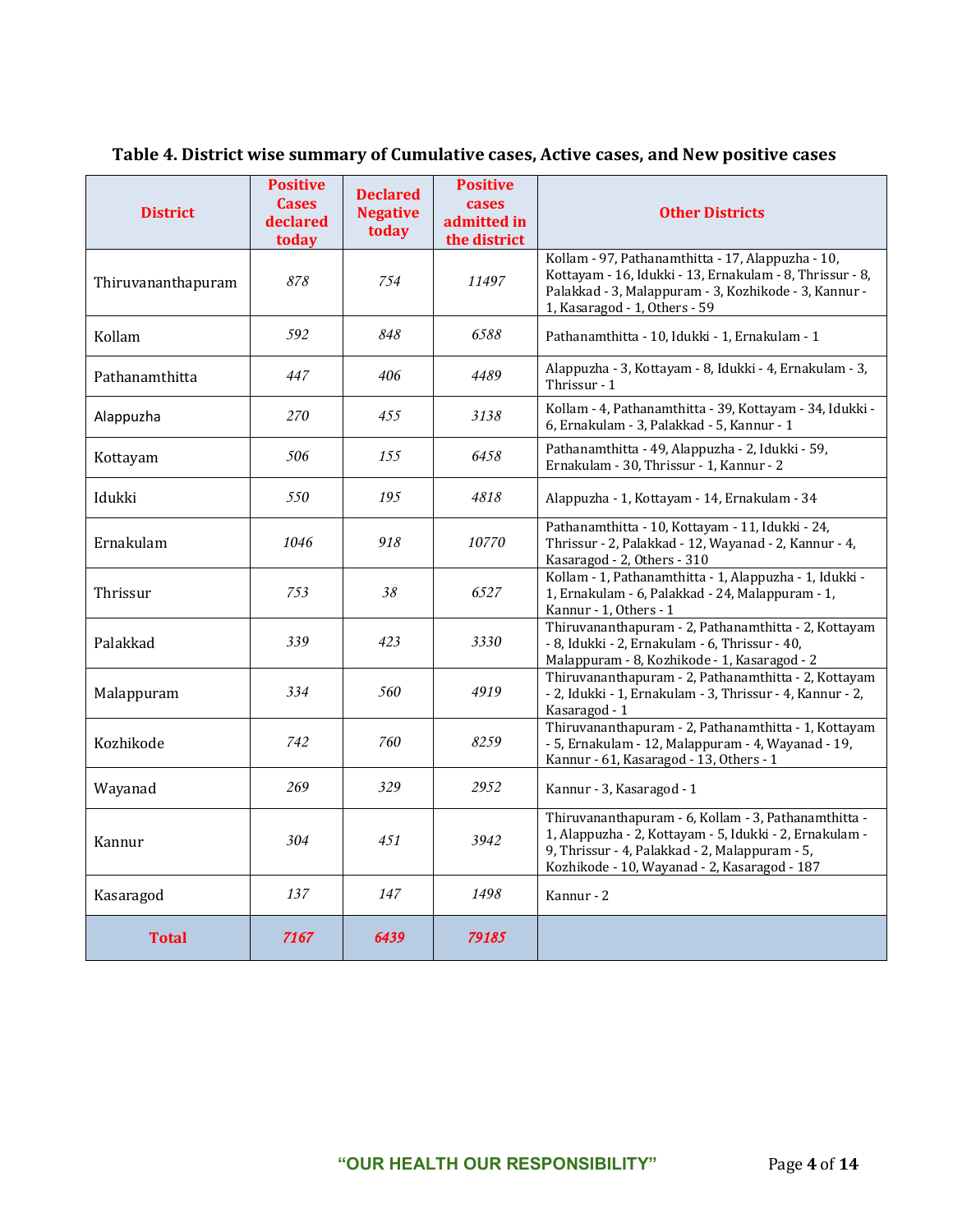| <b>District</b>    | No of<br><b>Deaths</b><br>reported<br>daily<br>(A) | <b>No of deaths</b><br>declared through<br>appeal G.O.(Rt)<br>No.2110/2021/H&F<br><b>WD</b><br><b>Dated 29 September</b><br>(B) | No of pending deaths<br>declaration of the cases up<br>to 18 June 2021 (offline<br>period of death reporting)<br>As per G.O.(Rt)<br>No.2219/2021/H&FWD<br><b>Dated 14 October</b><br>(C) | <b>Death</b><br><b>Cases</b><br>approved<br>today<br>$(A+B+C)$ |
|--------------------|----------------------------------------------------|---------------------------------------------------------------------------------------------------------------------------------|------------------------------------------------------------------------------------------------------------------------------------------------------------------------------------------|----------------------------------------------------------------|
| Thiruvananthapuram | $\mathbf{1}$                                       | $\theta$                                                                                                                        | $\boldsymbol{\theta}$                                                                                                                                                                    | $\mathcal{I}$                                                  |
| Kollam             | $\theta$                                           | $\theta$                                                                                                                        | $\theta$                                                                                                                                                                                 | $\boldsymbol{\theta}$                                          |
| Pathanamthitta     | $\boldsymbol{\mathit{0}}$                          | $\boldsymbol{\theta}$                                                                                                           | $\overline{2}$                                                                                                                                                                           | $\overline{2}$                                                 |
| Alappuzha          | $\theta$                                           | $\theta$                                                                                                                        | $\mathbf{1}$                                                                                                                                                                             | $\mathcal{I}$                                                  |
| Kottayam           | $\mathfrak{I}$                                     | $\theta$                                                                                                                        | $\theta$                                                                                                                                                                                 | 5                                                              |
| Idukki             | $\theta$                                           | 0                                                                                                                               | $\mathbf{1}$                                                                                                                                                                             | $\mathcal{I}$                                                  |
| Ernakulam          | $\overline{4}$                                     | 0                                                                                                                               | $\overline{7}$                                                                                                                                                                           | 11                                                             |
| Thrissur           | $\theta$                                           | $\theta$                                                                                                                        | 59                                                                                                                                                                                       | 59                                                             |
| Palakkad           | $\mathbf{1}$                                       | $\theta$                                                                                                                        | 15                                                                                                                                                                                       | 16                                                             |
| Malappuram         | $\theta$                                           | $\theta$                                                                                                                        | 48                                                                                                                                                                                       | 48                                                             |
| Kozhikode          | $\overline{\mathfrak{Z}}$                          | $\overline{7}$                                                                                                                  | 13                                                                                                                                                                                       | 23                                                             |
| Wayanad            | 0                                                  | $\boldsymbol{\theta}$                                                                                                           | $\theta$                                                                                                                                                                                 | $\boldsymbol{\theta}$                                          |
| Kannur             | 0                                                  | $\boldsymbol{\theta}$                                                                                                           | $\boldsymbol{\theta}$                                                                                                                                                                    | $\boldsymbol{\theta}$                                          |
| Kasaragod          | 0                                                  | $\theta$                                                                                                                        | $\theta$                                                                                                                                                                                 | $\boldsymbol{\theta}$                                          |
| <b>Total</b>       | 14                                                 | $\overline{7}$                                                                                                                  | 146                                                                                                                                                                                      | 167                                                            |

**Table 5. District wise Death Cases through online and offline mode - post scrutiny status**

• The list of Track A is mentioned in the Bulletin

- The list of Track B and Track C will be very long as we are declaring cumulative cases. These lists are available with the DMO and can be verified on online portal.
- https://covid19.kerala.gov.in/deathinfo/covidDeathDeclarationList.jsp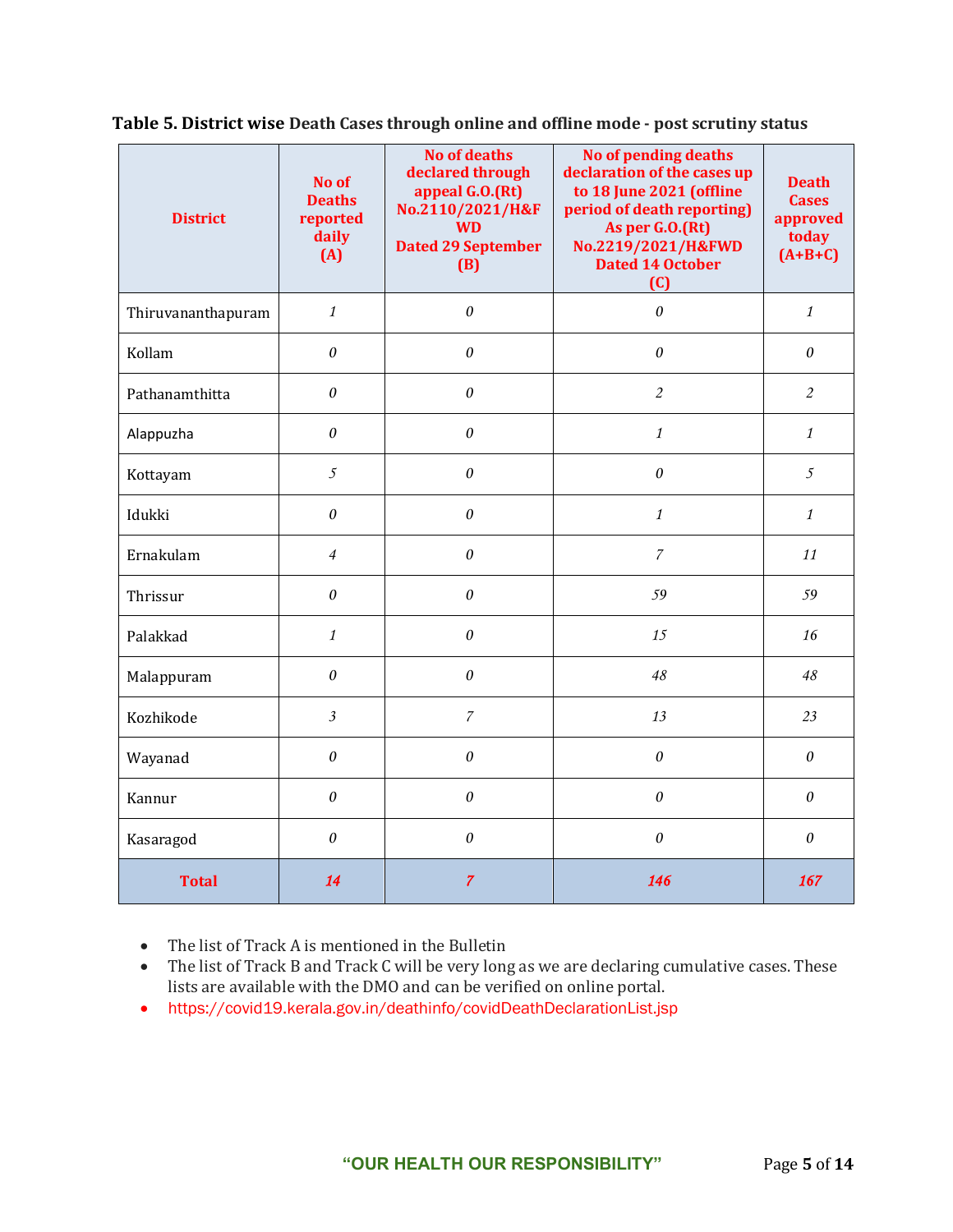## **Table 6. Summary of contact or travel history of COVID-19 cases since 4th May 2020**

| Total cases                                           | 4968158 |
|-------------------------------------------------------|---------|
| Cases with history of International/Interstate travel | 62399   |
| Cases with history of contact                         | 4905759 |

#### **Table 7. Summary of contact/travel history of new COVID-19 cases reported in last 24 hours**

| Total cases                                           | 7167 |
|-------------------------------------------------------|------|
| Cases with history of International/Interstate travel | 20   |
| Cases with history of contact                         | 6933 |
| Cases with no history of travel or contact            | 214  |

#### **Table 8. Details of COVID-19 positive deaths in the last 24 hours**

| SI no.         | <b>District</b>    | <b>Name</b>        | <b>Place</b>       | Age | <b>Gender</b> | <b>Death Date</b> |
|----------------|--------------------|--------------------|--------------------|-----|---------------|-------------------|
| $\mathbf{1}$   | Thiruvananthapuram | Komala kumari amma | Thiruvananthapuram | 85  | Female        | 28-10-2021        |
| $\overline{2}$ | Kottayam           | Achamma philip     | Parathodu          | 83  | Female        | 09-09-2021        |
| 3              | Kottayam           | Janardhanan        | Madappally         | 61  | Male          | 05-09-2021        |
| 4              | Kottayam           | Kamalakshyamma     | Thalayolaparambu   | 88  | Female        | 23-10-2021        |
| 5              | Kottayam           | Karunakaran        | Manimala           | 72  | Male          | 09-09-2021        |
| 6              | Kottayam           | Mariyamma          | Mundakayam         | 86  | Female        | 11-09-2021        |
| 7              | Ernakulam          | Annamkutty         | Puthenvelikara     | 92  | Female        | 29-10-2021        |
| 8              | Ernakulam          | Celina william     | Kochi              | 83  | Female        | 27-10-2021        |
| 9              | Ernakulam          | Leelamani          | Perumbayoor        | 68  | Female        | 27-10-2021        |
| 10             | Ernakulam          | Sageer ph          | Kochi              | 54  | Male          | 27-10-2021        |
| 11             | Palakkad           | Nabeesa            | Mannur             | 88  | Female        | 30-10-2021        |
| 12             | Kozhikode          | Balan              | Vadakara           | 83  | Male          | 29-10-2021        |
| 13             | Kozhikode          | Kamala             | Koilandy           | 76  | Female        | 28-10-2021        |
| 14             | Kozhikode          | Sarojini           | Nanmanda           | 75  | Female        | 28-10-2021        |

*Detailed list is available with the respective District Medical office (Health)*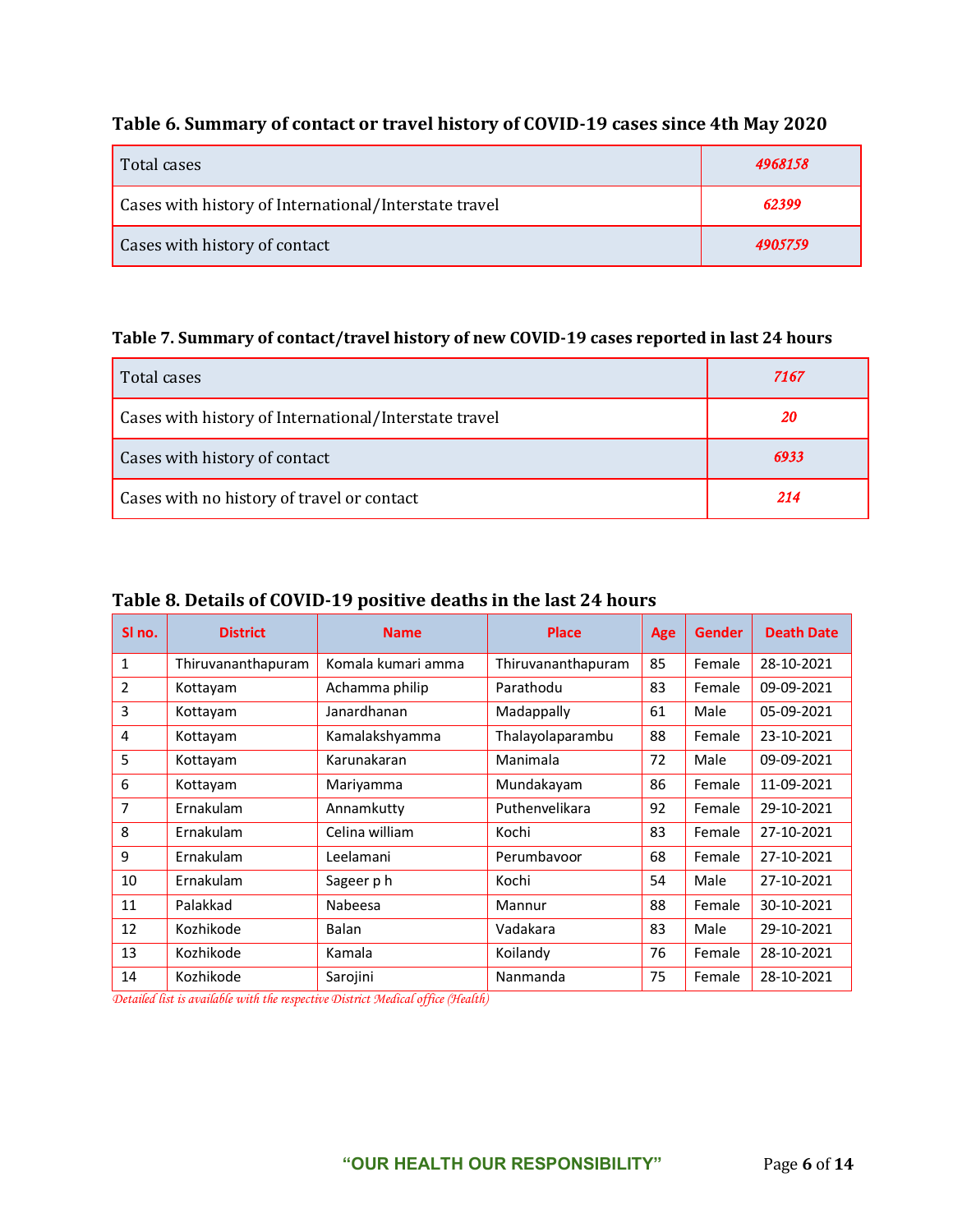### **Table 9. Summary of critical patients**

| Patients in ICUs                                                                                               | 1124 |
|----------------------------------------------------------------------------------------------------------------|------|
| Patients on Ventilator support                                                                                 | 458  |
| in the same state of the state of the state of the state of the state of the state of the state of the state o |      |

*\*The data shown contains ICU and Ventilator data from both government and private hospitals*

#### **PART- II COVID-19 TESTING**

### **Table 10. Cumulative number of samples tested**

| <b>Cumulative</b><br><b>Samples</b><br><b>Sent</b> | <b>Cumulative</b><br>routine +<br><b>Sentinel</b><br>samples | Airport<br>surveillance | <b>CB NAAT</b> | <b>True</b><br><b>NAT</b> | <b>POCT</b><br><b>PCR</b> | <b>RT</b><br><b>LAMP</b> | Antigen<br><b>Assay</b> |
|----------------------------------------------------|--------------------------------------------------------------|-------------------------|----------------|---------------------------|---------------------------|--------------------------|-------------------------|
| 37886378                                           | 15165816                                                     | 77321                   | 112703         | 795458                    | 45988                     | 30499                    | 21664907                |

#### **Table 11. Details of new COVID-19 samples in the last 24 hours**

| <b>Samples Sent</b> | Routine +<br><b>Sentinel Samples</b><br>(PCR) | <b>CB NAAT</b> | <b>True NAT</b> | <b>POCT PCR</b> | <b>RT LAMP</b> | Antigen<br><b>Assay</b> |
|---------------------|-----------------------------------------------|----------------|-----------------|-----------------|----------------|-------------------------|
| 65158               | 47896                                         | 217            | 858             | 356             | 142            | 15689                   |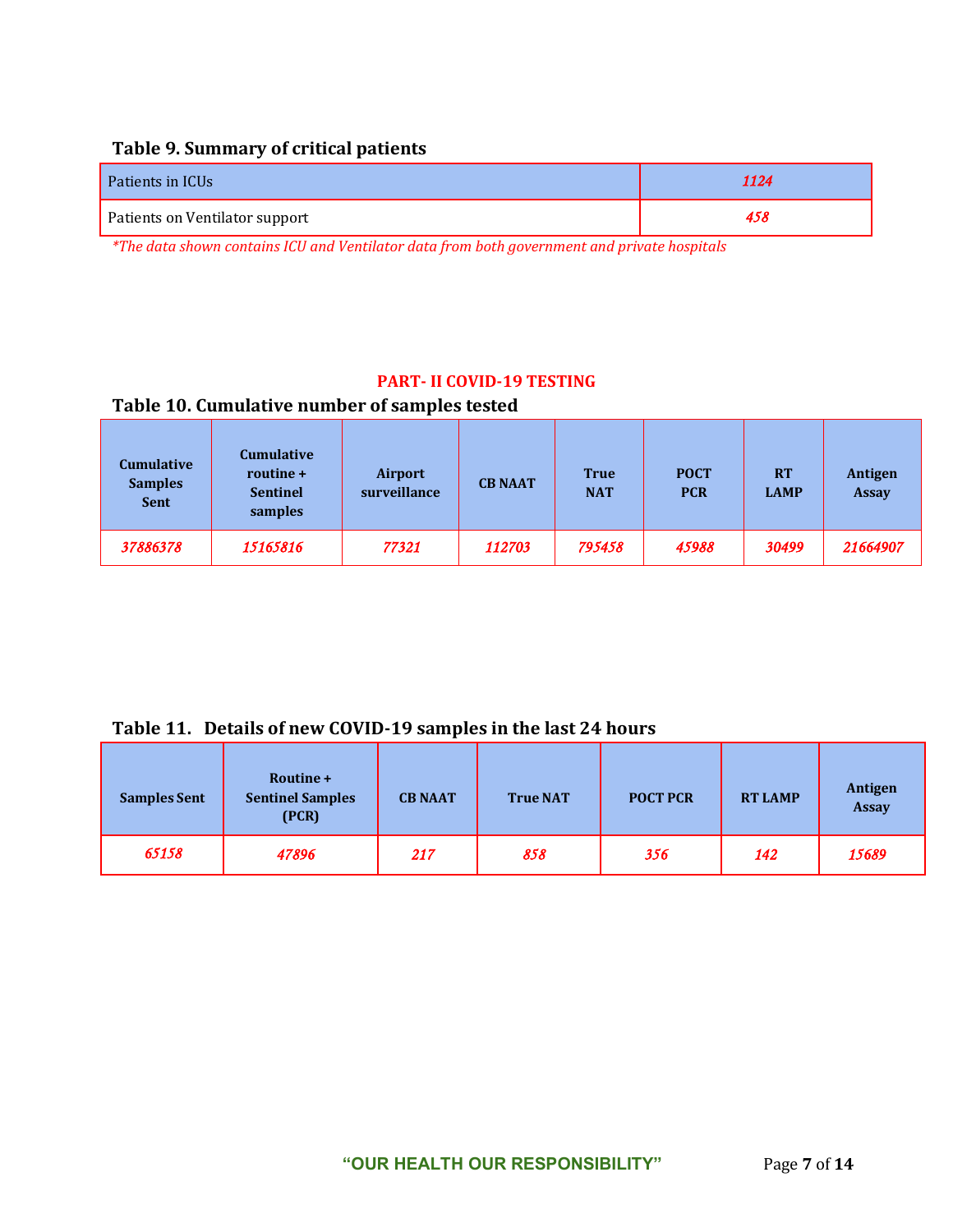#### **PART-III SURVEILLANCE**

### **Table 12. District wise distribution of persons under quarantine and isolation**

| <b>District</b>    | <b>Persons under</b><br>observation as<br>on today | <b>Persons under</b><br>home/institutional<br>quarantine as on today | <b>Total persons under</b><br>hospital Isolation as<br>on today | <b>Persons</b><br>hospitalized<br>today |
|--------------------|----------------------------------------------------|----------------------------------------------------------------------|-----------------------------------------------------------------|-----------------------------------------|
| Thiruvananthapuram | 51058                                              | 49371                                                                | 1687                                                            | 128                                     |
| Kollam             | 20826                                              | 20282                                                                | 544                                                             | 60                                      |
| Pathanamthitta     | 10251                                              | 9809                                                                 | 442                                                             | 18                                      |
| Alappuzha          | 6629                                               | 6393                                                                 | 236                                                             | 18                                      |
| Kottayam           | 24775                                              | 24162                                                                | 613                                                             | 19                                      |
| Idukki             | 6705                                               | 6439                                                                 | 266                                                             | 8                                       |
| Ernakulam          | 44174                                              | 43290                                                                | 884                                                             | 22                                      |
| Thrissur           | 14270                                              | 13864                                                                | 406                                                             | 54                                      |
| Palakkad           | 10096                                              | 9778                                                                 | 318                                                             | 61                                      |
| Malappuram         | 22251                                              | 21791                                                                | 460                                                             | 11                                      |
| Kozhikode          | 32625                                              | 31952                                                                | 673                                                             | 35                                      |
| Wayanad            | 7898                                               | 7749                                                                 | 149                                                             | 31                                      |
| Kannur             | 12056                                              | 11759                                                                | 297                                                             | 46                                      |
| Kasaragod          | 8634                                               | 8333                                                                 | 301                                                             | $\overline{4}$                          |
| <b>Total</b>       | 272248                                             | 264972                                                               | 7276                                                            | 515                                     |

## **Table 13. Summary of Travel surveillance 31/10/2021**

| <b>Mode of Travel</b> | <b>Cumulative number of Passengers</b> |
|-----------------------|----------------------------------------|
| International airport | 2278911                                |
| Domestic airport      | 1090919                                |
| <b>Total</b>          | 3369830                                |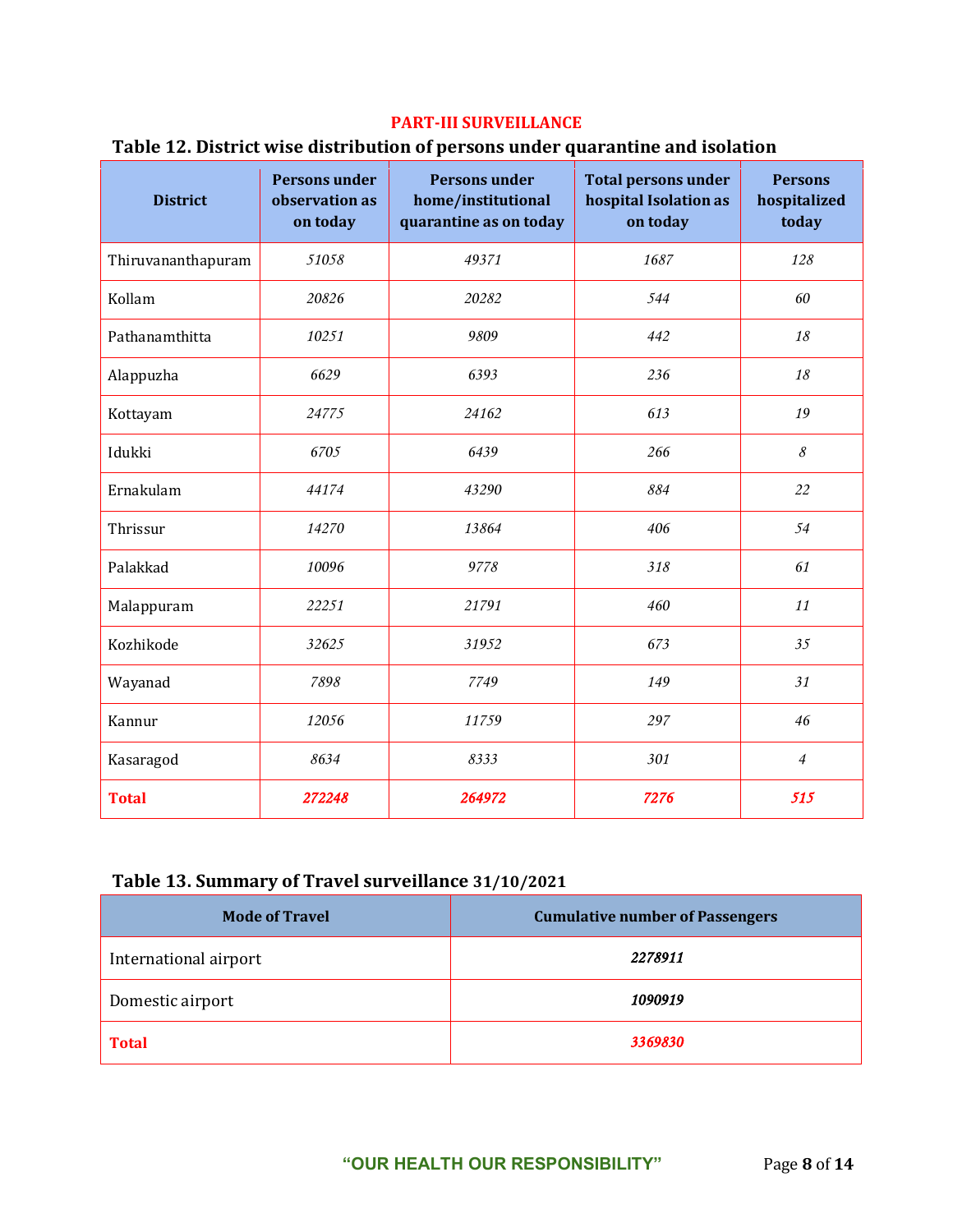#### **PART-IV PSYCHOSOCIAL SUPPORT**

**'***Ottakalla Oppamundu***'** is a program for providing Psychosocial support to the people in quarantine, isolation, school children and other categories of population as well as to the community in general. 927 Mental Health Personnel including Psychiatrists, Psychiatric Social Workers, Clinical Psychologists, and Counsellors are working and have given psychosocial support.

| No. of Psychosocial workers                                                                                                                       | 927         |
|---------------------------------------------------------------------------------------------------------------------------------------------------|-------------|
| Total Psychosocial support calls made to persons in quarantine/ isolation.                                                                        | 71,64,868   |
| Total psychosocial support follow-up calls made                                                                                                   | 32,10,035   |
| Total Post COVID calls                                                                                                                            | 1127482     |
| Total calls made to persons under treatment for mental illnesses, migrant labourers,<br>differently abled children, elderly persons staying alone | 3,48,860    |
| Total Psychosocial support calls to school children                                                                                               | 947019      |
| Total psychosocial support calls to health care workers                                                                                           | 64,194      |
| Total Psychosocial support calls received in helpline numbers                                                                                     | 89,384      |
| <b>Total calls to all categories of Persons</b>                                                                                                   | 1,29,51,842 |

## **Table.14. Psychosocial support provided through the program "Ottakalla Oppamundu"**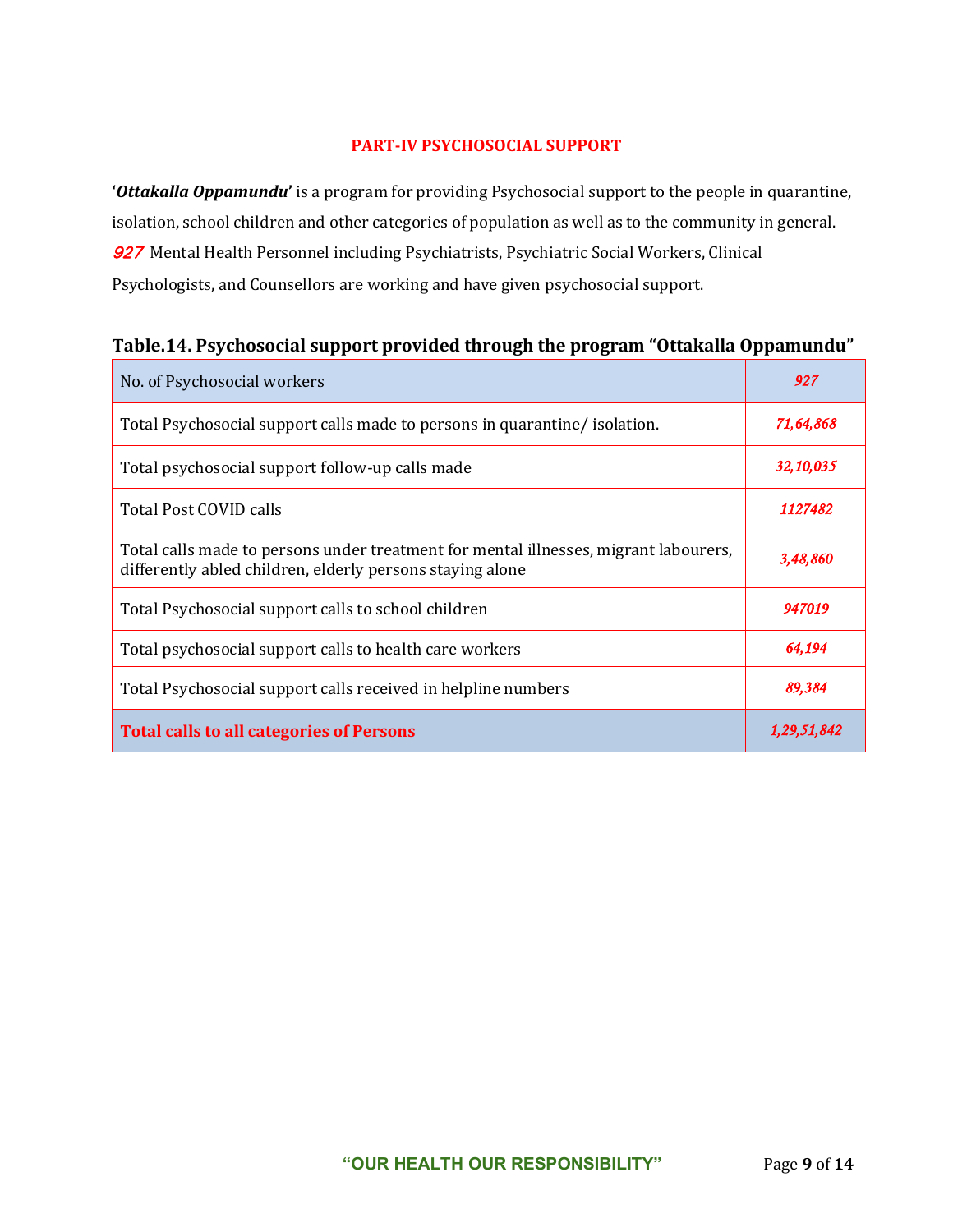| <b>Panchayaths and Urban Wards with WIPR &gt;10</b> |                    |                       |                |
|-----------------------------------------------------|--------------------|-----------------------|----------------|
| <b>Sl.No</b>                                        | <b>District</b>    | <b>LSG</b>            | <b>Ward No</b> |
| 1                                                   | Thiruvananthapuram | Attingal (M)          | 23             |
| $\overline{2}$                                      | Thiruvananthapuram | Edava                 | 10             |
| 3                                                   | Thiruvananthapuram | Manamboor             | 7              |
| $\overline{4}$                                      | Thiruvananthapuram | Panavoor              | $\overline{3}$ |
| 5                                                   | Thiruvananthapuram | Pullampara            | 3              |
| 6                                                   | Thiruvananthapuram | Uzhamalackal          | 12             |
| $\overline{7}$                                      | Thiruvananthapuram | Vellanad              | $\overline{2}$ |
| 8                                                   | Thiruvananthapuram | Vitura                | 13             |
| 9                                                   | Kollam             | Paravoor (M)          | 5              |
| 10                                                  | Kollam             | Vettikkavala          | $\overline{3}$ |
| 11                                                  | Kollam             | Adichanalloor         | 14             |
| 12                                                  | Kollam             | Velinalloor           | 6              |
| 13                                                  | Kollam             | Nedumbana             | 19             |
| 14                                                  | Pathanamthitta     | Pathanamthitta (M)    | 5              |
| 15                                                  | Pathanamthitta     | Kozhanjeri            | 13             |
| 16                                                  | Pathanamthitta     | Vadasserikkara        | 12             |
| 17                                                  | Pathanamthitta     | Kodumon               | 9              |
| 18                                                  | Pathanamthitta     | Vechuchira            | 12             |
| 19                                                  | Pathanamthitta     | Malayalappuzha        | 3              |
| 20                                                  | Pathanamthitta     | Pandhalam-Thekkekkara | $\overline{4}$ |
| 21                                                  | Pathanamthitta     | Kunnanthanam          | 11             |
| 22                                                  | Idukki             | Kattappana (M)        | 22             |
| 23                                                  | Idukki             | Adimali               | 3, 11, 21      |
| 24                                                  | Idukki             | Pallivasal            | 10, 12, 14     |
| 25                                                  | Idukki             | Vellathooval          | 1, 5, 6        |
| 26                                                  | Idukki             | Konnathady            | 13             |
| 27                                                  | Idukki             | Arakkulam             | 11             |
| 28                                                  | Idukki             | Alakkode              | 10             |
| 29                                                  | Idukki             | Udumbannoor           | 2, 12          |
| 30                                                  | Idukki             | Pampadumpara          | 10             |
| 31                                                  | Ernakulam          | Koothattukulam (M)    | 8, 19          |
| 32                                                  | Ernakulam          | Kothamangalam (M)     | 16             |
| 33                                                  | Ernakulam          | North Paravur         | 13             |
| 34                                                  | Ernakulam          | Piravom (M)           | 10, 16, 19     |

#### **PART-V ANNEXURES**

#### **Annexure-1: List of Hotspots as on 31/10/2021**

**"OUR HEALTH OUR RESPONSIBILITY"** Page **10** of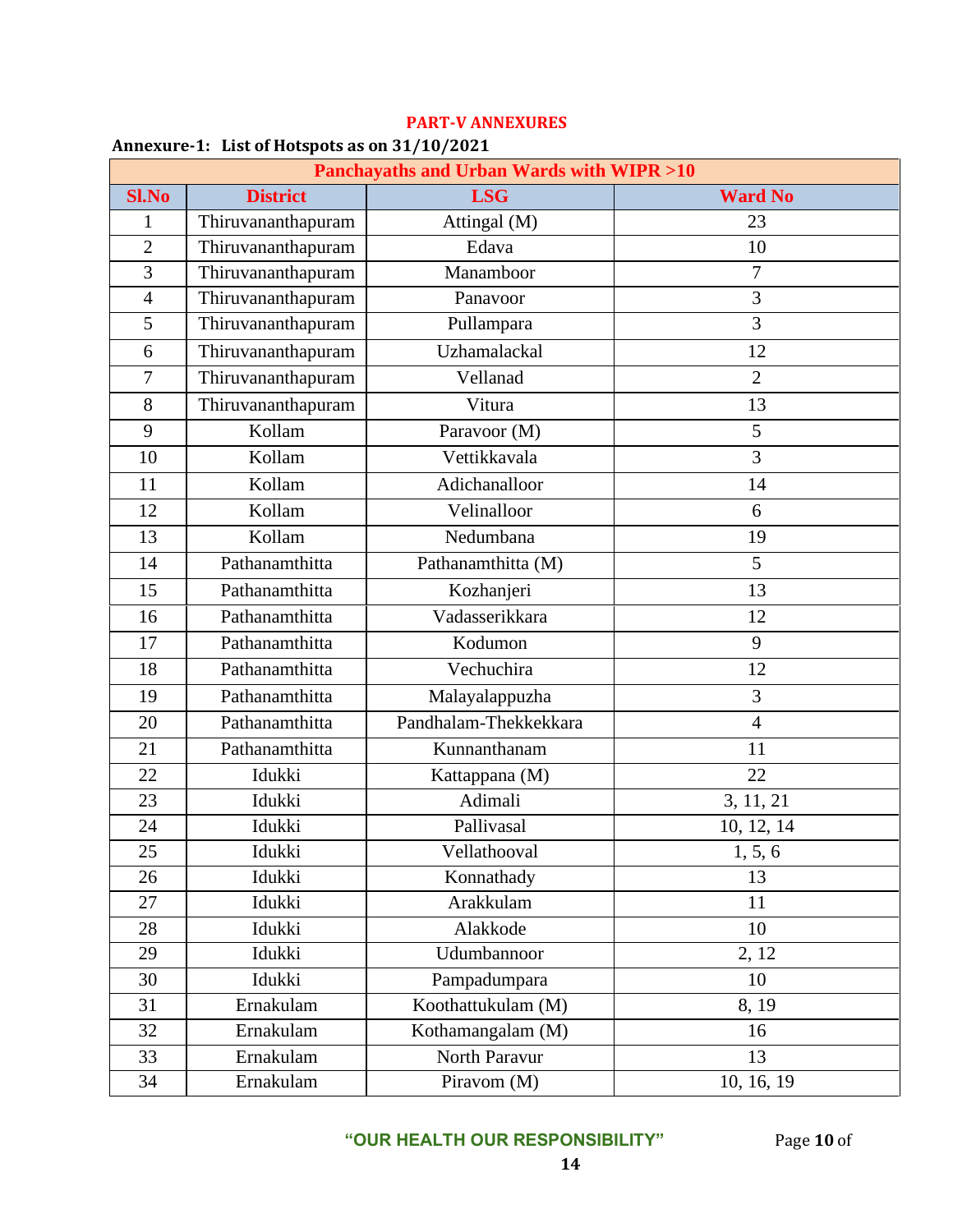| 35 | Ernakulam | Thrikkakkara (M)   | 8               |
|----|-----------|--------------------|-----------------|
| 36 | Ernakulam | Aikkaranad         | $\overline{4}$  |
| 37 | Ernakulam | Avoli              | $\overline{7}$  |
| 38 | Ernakulam | Ayampuzha          | 9               |
| 39 | Ernakulam | Chendhamangalm     | 3               |
| 40 | Ernakulam | Chittattukara      | 14, 2, 4        |
| 41 | Ernakulam | Kadamakkudi        | 13, 8           |
| 42 | Ernakulam | Kalloorkkadu       | 12, 5, 8        |
| 43 | Ernakulam | Kottuvally         | 1, 7            |
| 44 | Ernakulam | Kuttambuzha        | 10              |
| 45 | Ernakulam | Kuzhuppally        | 1, 12, 9        |
| 46 | Ernakulam | Maneed             | 3               |
| 47 | Ernakulam | Manjalloor         | 13              |
| 48 | Ernakulam | Marady             | $\overline{2}$  |
| 49 | Ernakulam | Nayarambalam       | $\overline{5}$  |
| 50 | Ernakulam | Njarakkal          | 5               |
| 51 | Ernakulam | Palakkuzha         | 6               |
| 52 | Ernakulam | Pambakkuda         | 4, 5, 6         |
| 53 | Ernakulam | Pothanikkadu       | 13, 3, 5, 6     |
| 54 | Ernakulam | Puthenvelikkara    | 11, 17, 6       |
| 55 | Ernakulam | Thirumaradi        | 13, 8, 9, 1     |
| 56 | Ernakulam | Thuravur           | $\overline{4}$  |
| 57 | Ernakulam | Thiruvaniyoor      | 1,4             |
| 58 | Ernakulam | Valakom            | 6               |
| 59 | Thrissur  | Thrissur ©         | 6               |
| 60 | Thrissur  | Kodungalloor (M)   | 31              |
| 61 | Thrissur  | Mathilakom         | 3, 9, 16        |
| 62 | Thrissur  | Athirappally       | 3, 6            |
| 63 | Thrissur  | Kaipamangalam      | $\overline{3}$  |
| 64 | Thrissur  | Thanniyam          | 1, 2, 3, 11, 16 |
| 65 | Thrissur  | Kuzhur             | 11              |
| 66 | Thrissur  | Sree Narayanapuram | 8, 9            |
| 67 | Kozhikode | Atholi             | 17              |
| 68 | Kozhikode | Kakkur             | 11              |
| 69 | Kozhikode | Ulliyeri           | 4, 8            |
| 70 | Kozhikode | Koodaranji         | 6               |
| 71 | Wayanad   | Kalppatta (M)      | 23              |
| 72 | Wayanad   | Mananthavady (M)   | 16              |
| 73 | Wayanad   | Kottathara         | 11              |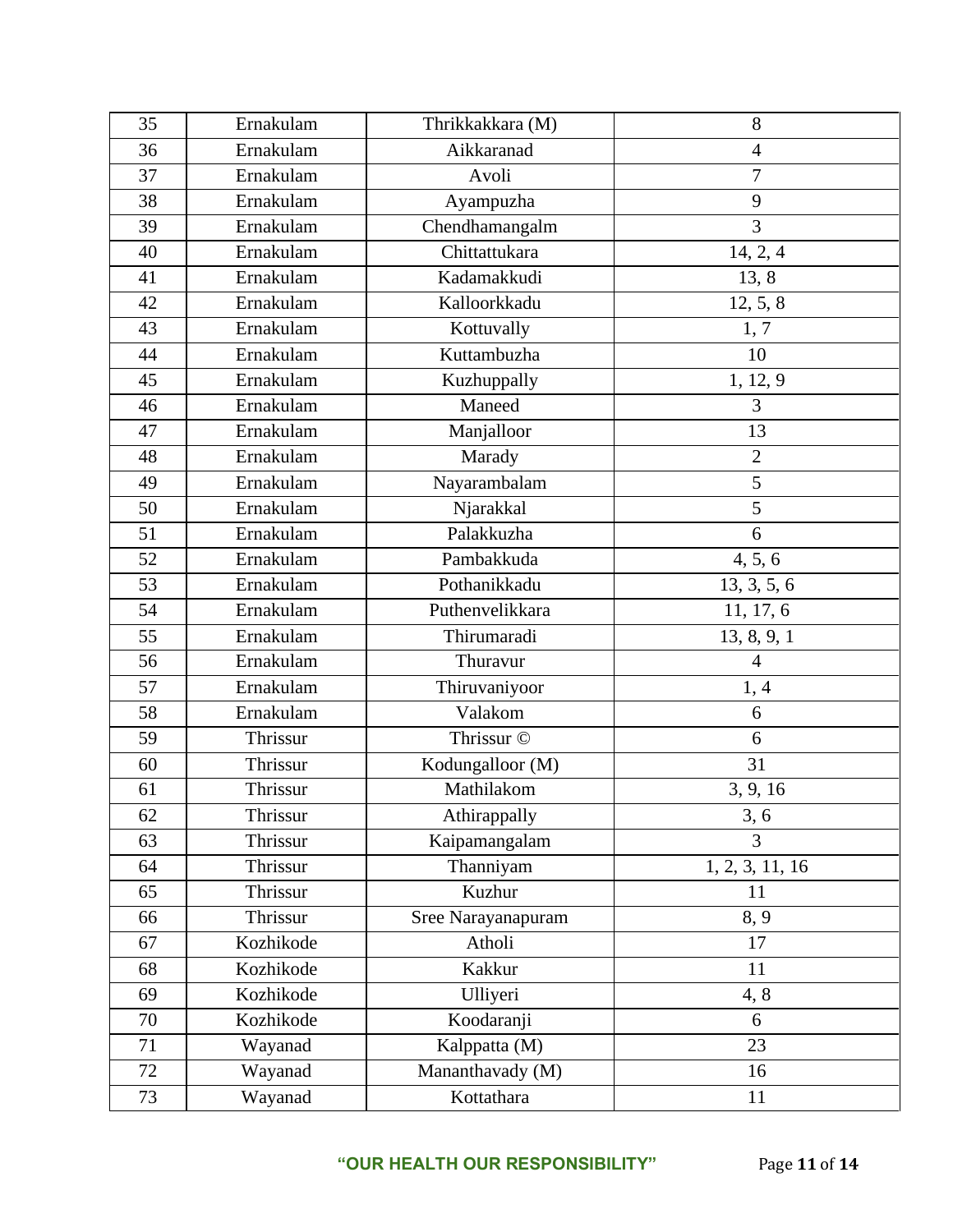| 74                                              | Wayanad   | Muttil     |  |
|-------------------------------------------------|-----------|------------|--|
| 75                                              | Wayanad   | Thariyode  |  |
| 76                                              | Kasaragod | West Eleri |  |
| 77                                              | Kasaragod | Kallar     |  |
| As per G.O(Rt) No.643/2021/DMD dated 18.09.2021 |           |            |  |

# *DISTRICT WISE ABSTRACT*

|                |                    | WIPR $(>10)$      |                |
|----------------|--------------------|-------------------|----------------|
| $Sl$ .No       | <b>District</b>    | <b>No of LSGs</b> | No of wards    |
|                | Thiruvananthapuram | 8                 | 8              |
| $\overline{2}$ | Kollam             | 5                 | 5              |
| 3              | Pathanamthitta     | 8                 | 8              |
| $\overline{4}$ | Alappuzha          | 0                 | 0              |
| 5              | Kottayam           | 0                 | 0              |
| 6              | Idukki             | 9                 | 16             |
| 7              | Ernakulam          | 28                | 50             |
| 8              | Thrissur           | 8                 | 16             |
| 9              | Palakkad           | 0                 | 0              |
| 10             | Malappuram         | 0                 | 0              |
| 11             | Kozhikode          | 4                 | 5              |
| 12             | Wayanad            | 5                 | 5              |
| 13             | Kannur             | 0                 | 0              |
| 14             | Kasaragod          | $\overline{2}$    | $\overline{2}$ |
|                | <b>Grand Total</b> | 77                | 115            |

| <b>References</b>                                                     |
|-----------------------------------------------------------------------|
| 1. Thiruvanathapuram: DDMA/01/2020/COVID/H2 WIPR 11A dated 25.10.2021 |
| 2. Kollam: DCKLM/1827/2020-DM2(1) dated 25.10.2021                    |
| 3. Pathanamthitta: DCPTA/1185/2020/DM5 dated 25.10.2021               |
| 4. Kottayam: Nil                                                      |
| 5.Alappuzha: Nil                                                      |
| 6.Idukki: DCIDK/2584/2021 dated 25.10.2021                            |
| 7. Ernakulam: 3804/2020/D2 dated 25.10.2021                           |
| 8. Thirissur: DCTSR/H4/14476/2019 dated 25.10.2021                    |
| 9. Palakkad: Nil                                                      |
| 10.Malappuram: Nil                                                    |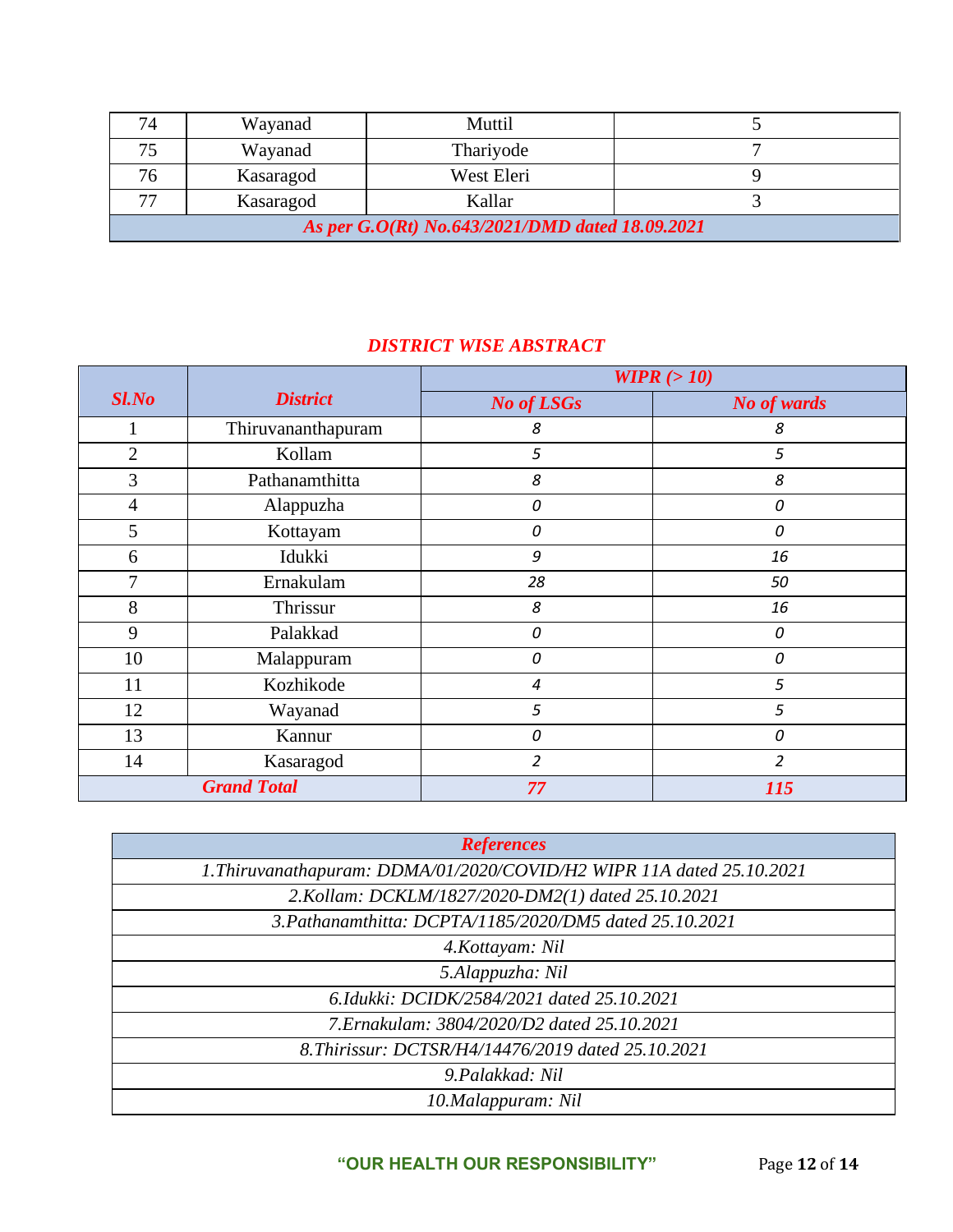| 11.Kozhikkode: DCKKD/6274/2021/F4 dated 24.10.2021  |  |
|-----------------------------------------------------|--|
| 12. Wayanad: DCWYD/2671/2021/DM5 dated 23.10.2021   |  |
| 13 Kannur: Nil                                      |  |
| 14. Kasaragod: DCKSGD/1331/2020-K1 dated 25.10.2021 |  |

### **Annexure-2:** District Covid 19 Control Room Numbers Oxygen War Room Numbers

| <b>District</b>    | <b>Covid 19 Control Room Numbers</b>   | <b>Oxygen War Room Numbers</b> |
|--------------------|----------------------------------------|--------------------------------|
| Thiruvananthapuram | 9188610100, 1077, 0471 277 9000        | 7592939426, 7592949448         |
| Kollam             | 0474 2797609, 2794006, 8589015556      | 75920 03857                    |
| Alappuzha          | 0477 2239999, 2238642, 2238651         | 7594041555                     |
| Pathanamthitta     | 0468 2222515, 0468 2228220             | 1077, 8547715558               |
| Idukki             | 18004255640, 0486 2232220, 2233118     | 18004255640, 04862233118       |
| Kottayam           | 9188610014, 9188610016, 0481 2304800,  | 0481 256 7390                  |
|                    | 0481 2583200, 0481 2566100, 0481       |                                |
|                    | 2566700, 0481 2561300                  |                                |
| Ernakulam          | 0484 2368702, 0484 2368802, 0484       | 75940 46167                    |
|                    | 2368902                                |                                |
|                    | Guest Control Room 9072303275,         |                                |
|                    | 9072303276                             |                                |
|                    | WhatsApp Number 9400021077             |                                |
| Thrissur           | 9400066921, 9400066922, 9400066923     | 9400063430, 7034099935         |
| Palakkad           | 0491 251 0580, 04912510583             | 0491251 0577, 8848902376       |
|                    | 0491 251 0575, 0491 251 0576, 251 0574 |                                |
| Malappuram         | 0483 2737858, 0483 2737857,0483        | 0483 2952950                   |
|                    | 2733251, 0483 2733252, 2733253         |                                |
| Calicut            | 0495 2371471, 0495 2376063             | 75940-01419, 7594001485        |
|                    | Collectorate 0495 2371002              |                                |
| Kannur             | 0497 2700194, 2713437, 9400066062,     | 8281899687                     |
|                    | 9400066616                             |                                |
| Wayanad            | 04936 202343, 04936 202375             | 9526831678                     |
| Kasaragod          | 9946000493, 9946000293                 | 9645002811                     |

## **Annexure-3: Table of links to documents, guidelines, and websites**

| Dashboard                        | https://dashboard.kerala.gov.in/                                            |
|----------------------------------|-----------------------------------------------------------------------------|
| Daily Bulletin                   | http://dhs.kerala.gov.in/0 ഡയിലി-ബുള്ളറ്റിന്%E2%80%8D/                      |
| <b>Guidelines and Advisories</b> | http://dhs.kerala.gov.in/231000-<br>നിര്%E2%80%8D <b>ദേശങ്ങള്%E2%80%8D/</b> |